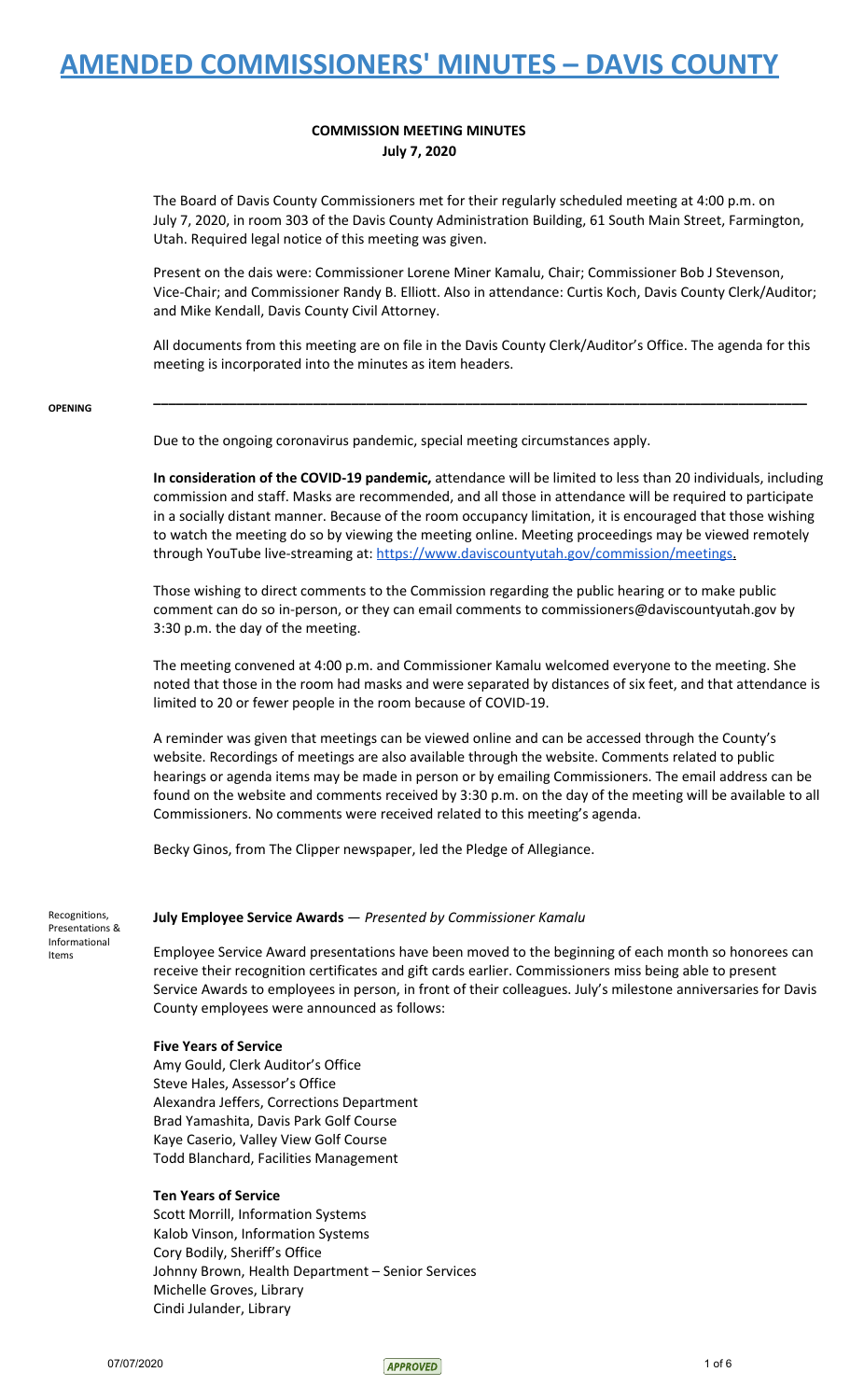**Fifteen Years of Service** Henry Dall, Sheriff's Office

**Twenty Years of Service** Amphone Khan, Attorney's Office

**Twenty-Five Years of Service** Brian Downard, Information Systems

Gratitude was expressed for people who love working for the County, do good work, and stay for a long time. Efficient organizations don't have a lot of turnover.

**\_\_\_\_\_\_\_\_\_\_\_\_\_\_\_\_\_\_\_\_\_\_\_\_\_\_\_\_\_\_\_\_\_\_\_\_\_\_\_\_\_\_\_\_\_\_\_\_\_\_\_\_\_\_\_\_\_\_\_\_\_\_\_\_\_\_\_\_\_\_\_\_\_\_\_\_\_\_\_\_\_\_\_\_\_\_\_\_**

**PUBLIC COMMENTS**

Public comments were invited by Commissioner Kamalu. No comments were made.

#### **BUSINESS/ ACTION**

Memo of Understanding #2020-305 with Weber State University for partnership with Davis County Clerk/Auditor's **Office** 

Subgrantee Agreement #2020-306 with St. Anne's Center dba Lantern House for SSBG FY20-21 funding for homeless case management services

Resolution #2020-307 approving Interlocal Agreement with Woods Cross City for CDBG funding PY20-21 for Housing Rehabilitation Project Phase 2

Memo of Understanding #2020-308 with Utah Education and Telehealth Network (UETN) for discounted pricing on internet service at library branches

**Memo of Understanding #2020-305 with Weber State University for a partnership between the Davis County Clerk/Auditor's Office and the Center for Community Engaged Learning for projects with individual students and classes** — *Presented by Commissioner Kamalu*

**\_\_\_\_\_\_\_\_\_\_\_\_\_\_\_\_\_\_\_\_\_\_\_\_\_\_\_\_\_\_\_\_\_\_\_\_\_\_\_\_\_\_\_\_\_\_\_\_\_\_\_\_\_\_\_\_\_\_\_\_\_\_\_\_\_\_\_\_\_\_\_\_\_\_\_\_\_\_\_\_\_\_\_\_\_\_\_\_**

A Memo of Understanding (MOU) was presented for a partnership between the Davis County Clerk/Auditor's Office and Weber State University's Center for Community Engaged Learning for projects with individual students and classes. The contract period is 07/01/2020 to 06/30/2021. There is no financial information associated with the MOU.

**Subgrantee Agreement #2020-306 with St. Anne's Center dba Lantern House for Social Services Block Grant (SSBG) FY20-21 funding for homeless case management services** — *Presented by Commissioner Kamalu*

A subgrantee agreement with St. Anne's Center, doing business as the Lantern House, was presented. The agreement is for Social Services Block Grant (SSBG) Fiscal Year 2020-2021 (FY20-21) funding. The funding is for homeless case management services. When an individual is experiencing homelessness and needs a shelter, this is where they go and the County contributes funds to St. Anne's/Lantern House. Wraparound services are available through this entity to help people get jobs and get back on their feet. The contract period is 07/01/2020 to 06/30/2021. The payable amount is \$25,000.

**Resolution #2020-307 approving Interlocal Agreement with Woods Cross City for (CDBG) funding for PY20-21 Housing Rehabilitation Project Phase 2** — *Presented by Commissioner Kamalu*

A Resolution was introduced to approve an Interlocal Agreement with Woods Cross City. The agreement is for the federal Community Development Block Grant (CDBG) program, for Plan Year 2020-2021 (PY20-21), for the Housing Rehabilitation Project Phase 2. The contract period is 07/01/2020 to 06/30/2021. The payable amount is \$160,000.

**Memo of Understanding #2020-308 with the Utah Education and Telehealth Network (UETN) for discounted pricing on internet service at library branches** — *Presented by Commissioner Kamalu*

A Memo of Understanding with the Utah Education and Telehealth Network (UETN) was presented. The Davis County Library System receives discounted pricing on internet service as part of a consortium run by UETN. The Library receives further discounts on internet service as UETN applies for discounts through the Schools and Libraries Universal Support Program, also referred to as E-rate. Costs are estimated because additional discounts provided by E-rate funds vary from year to year as they are distributed based on the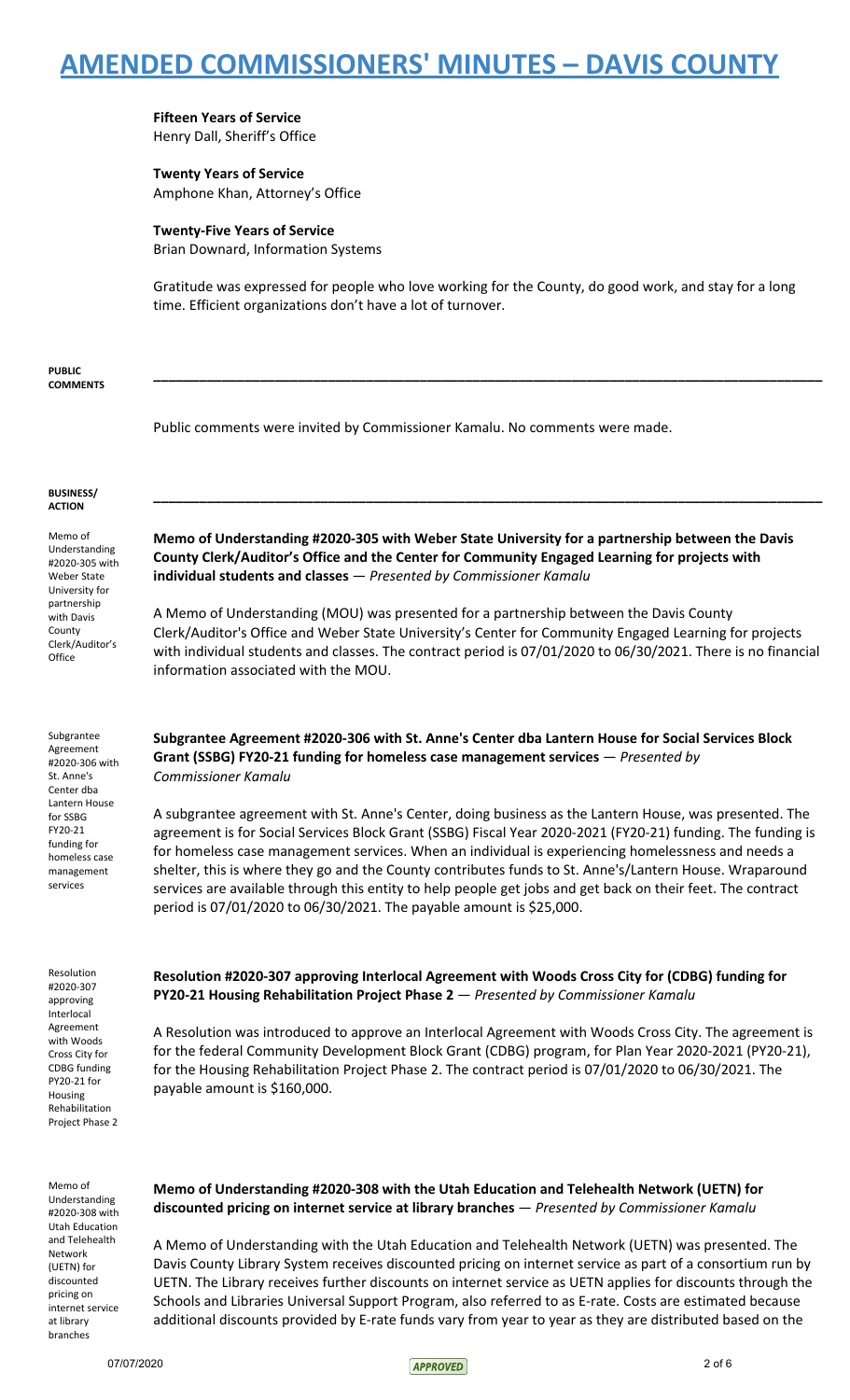number of children eligible for discounted rates on school lunch in a particular area. The Library's contract with its previous internet service provider, through a UETN Memo of Understanding, had an estimated monthly cost of \$2,913 for internet service at all Library locations; that contract ended 06/30/2020. UETN has contracted with new service providers for the consortium. The new MOU is for a five year period, and includes an estimated cost of \$9,290 to update infrastructure. Even with infrastructure updates, the total estimated cost for the first year of the new agreement is lower than the previous years. The contract period is 07/01/2020 to 06/30/2025. The estimated payable amount is \$1,142 monthly, plus an estimated \$9,390 one-time cost to update infrastructure.

Agreement #2020-309 with Western Technologies, Inc. for geotechnical engineering services for the proposed Jail medical wing

**Agreement #2020-309 with Western Technologies, Inc. for geotechnical engineering services to evaluate subsurface conditions and provide recommendations for the proposed Jail medical wing** — *Presented by Commissioner Kamalu*

An agreement with Western Technologies was introduced. The contract is for geotechnical engineering services to evaluate subsurface conditions and to provide recommendations for the proposed jail medical wing. The contract begins when it's signed by all parties, and the final report will be submitted within three weeks after completion of field work. The contract period is 07/07/2020 to 07/28/2020. The payable amount is \$4,000.

**Agreement #2020-310 with Prism Systems Corp for a security system upgrade/camera system upgrade**

An agreement between the Sheriff's Office and Prism Systems Corporation was presented. The agreement is for a security system/camera system upgrade for the Davis County Jail. The contract period begins on the day that all parties have signed it (07/07/2020) and terminates when the parties have satisfied their duties.

**for the Jail** — *Presented by Commissioner Kamalu*

The payable amount is \$741,400.

Agreement #2020-310 with Prism Systems Corp for security system/camera system upgrade for the Jail

**Training** Reimbursement Agreement #2020-311 with Brian Joseph Lindstrom for special functions and basic corrections training

Grant Application #2020-312 to Utah Attorney General's Office for the Sheriff's Office for investigating Internet Crimes Against Children (ICAC)

**Training Reimbursement Agreement #2020-311 with Brian Joseph Lindstrom for special functions and basic corrections training for the Sheriff's Office** — *Presented by Commissioner Kamalu*

A Training Reimbursement Agreement with a new deputy, Brian Joseph Lindstrom, was introduced. The agreement is for reimbursement of benefits, wages, and training costs for special functions and basic corrections training. The contract period is 07/06/2020 to 07/06/2022. The receivable amount is \$13,518.

**Grant Application #2020-312 to Utah Attorney General's Office for the purpose of investigating Internet Crimes Against Children (ICAC) for the Sheriff's Office** — *Presented by Commissioner Kamalu*

A grant application to the Utah Attorney General's Office was presented. The grant is for Internet Crimes Against Children (ICAC) funding for investigations. The contract period is 07/01/2020 to 06/30/2021. The receivable amount is listed as \$1 for now; the actual amount will be determined upon awarding of the grant, but it is estimated at \$24,002.

Agreement #2020-313 with the Utah Communications Authority for service for Corrections' radios

**Agreement #2020-313 with Utah Communications Authority (UCA ) for service for Corrections' radios for the Sheriff's Office** — *Presented by Commissioner Kamalu*

An agreement with the Utah Communications Authority was presented for service for the Corrections Division's radios. No beginning or ending dates were noted. The payable amount is \$1,390.

Agreement #2020-314 with Morgan Industries for preventative asphalt maintenance

**Agreement #2020-314 with Morgan Industries for preventative asphalt maintenance for the Legacy Events Center north parking area** — *Presented by Commissioner Kamalu*

An agreement with Morgan Industries Incorporated was introduced. The agreement is for preventative asphalt maintenance for the north parking area at the Legacy Events Center. No beginning or ending dates

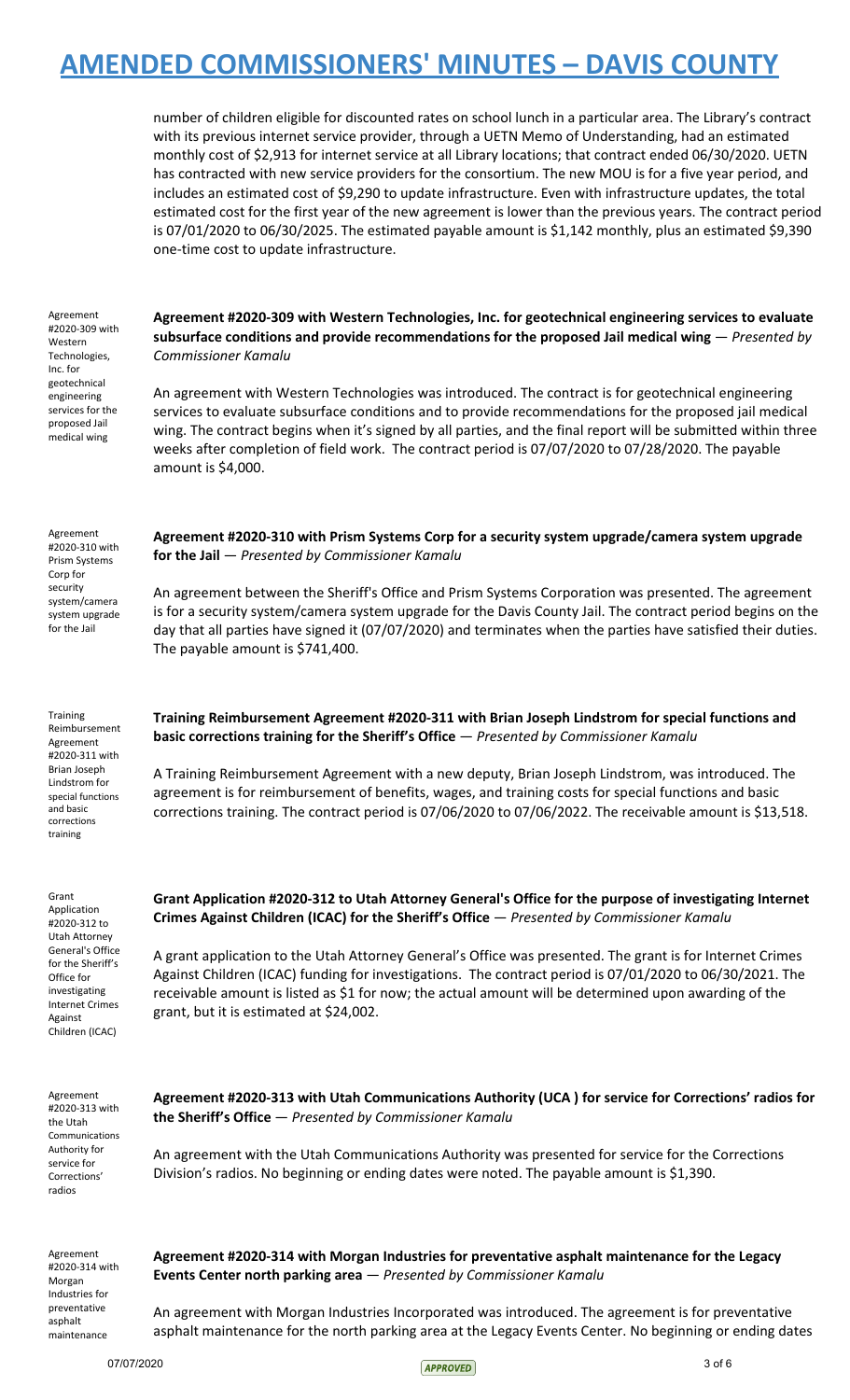| for LEC north |
|---------------|
| parking area  |

were stated. The payable amount is \$66,203.90.

Agreement #2020-296 with Asphalt Preservation for preventative maintenance for parking lots at Health Dept. and Libraries

Application #2020-315 to the Utah Dept. of Commerce, Div. of Occupational and Professional Licensing for plumbing license qualifier

Amendment #2017-245-C with Utah Division of Natural Resources to extend contract term for Bonneville Shoreline Trail projects

Agreement #2020-316 with Alder Sales Corp. to replace track/trolley at the Davis Conference Center

Agreement #2020-317 with Mountainland **Supply** Company, LLC for 2020 Mountainland Valley View Open Sponsorship

### **Agreement #2020-296 with Asphalt Preservation for preventative maintenance for parking lots at the Health Dept. and the Kaysville and Centerville Branch Libraries** — *Presented by Commissioner Kamalu*

The agreement with Asphalt Preservation did not need to be addressed in this meeting, because it was taken care of in the meeting held on June 30, 2020, and erroneously placed on this week's agenda.

**Application #2020-315 to the Utah Dept. of Commerce, Div. of Occupational and Professional Licensing, for a plumbing license qualifier for Facilities employee Jeffery Krause** — *Presented by Commissioner Kamalu*

An application with the State of Utah Department of Commerce was presented. The application is for a plumbing license qualifier for Jeffery Krause. Commissioners like to see people improving their education while working for the County. There were no beginning or ending dates noted for the contract. The payable amount is \$200.

**Amendment #2017-245-C with the Utah Division of Natural Resources to extend the contract term for Bonneville Shoreline Trail projects** — *Presented by Commissioner Kamalu*

An amendment to an agreement with the State of Utah was introduced to extend the contract for one year. The County received a \$150,000 appropriation from the State for Bonneville Shoreline Trail work. The Planning Department has spent approximately \$90,000 on National Environmental Policy Act (NEPA) work. They have about \$60,000 left to spend on other Bonneville Shoreline Trail projects. The contract period is 06/30/2020 to 06/30/2021. The receivable amount, as previously stated, is \$150,000.

**Agreement #2020-316 with Alder Sales Corp. to replace track/trolley in the Stratus room at the Davis Conference Center** — *Presented by Commissioner Kamalu*

An agreement with Alder Sales Corporation, to replace the track and trolleys in the Stratus room at the Davis Conference Center, was presented. The contract period is 07/07/2020 to 08/31/2020. The payable amount is \$179,705.

**Agreement #2020-317 with Mountainland Supply Company, LLC for a 2020 Mountainland Valley View Open Sponsorship** — *Presented by Commissioner Kamalu*

An agreement with Mountainland Supply Company, LLC, was presented. The agreement is for sponsorship of the 2020 Mountainland Valley View Open. The contract period is 07/30/2020 to 08/01/2020. The receivable amount is \$7,000.

> Motion to Approve Business and Action Items: Com. Stevenson Seconded: Com. Elliott All voted Aye

Commissioner Elliott moved to recess to the Board of Equalization. Commissioner Stevenson seconded the motion. All voted Aye.

**\_\_\_\_\_\_\_\_\_\_\_\_\_\_\_\_\_\_\_\_\_\_\_\_\_\_\_\_\_\_\_\_\_\_\_\_\_\_\_\_\_\_\_\_\_\_\_\_\_\_\_\_\_\_\_\_\_\_\_\_\_\_\_\_\_\_\_\_\_\_\_\_\_\_\_\_\_\_\_\_\_\_\_\_\_\_\_\_**

**BOARD OF EQUALIZATION**

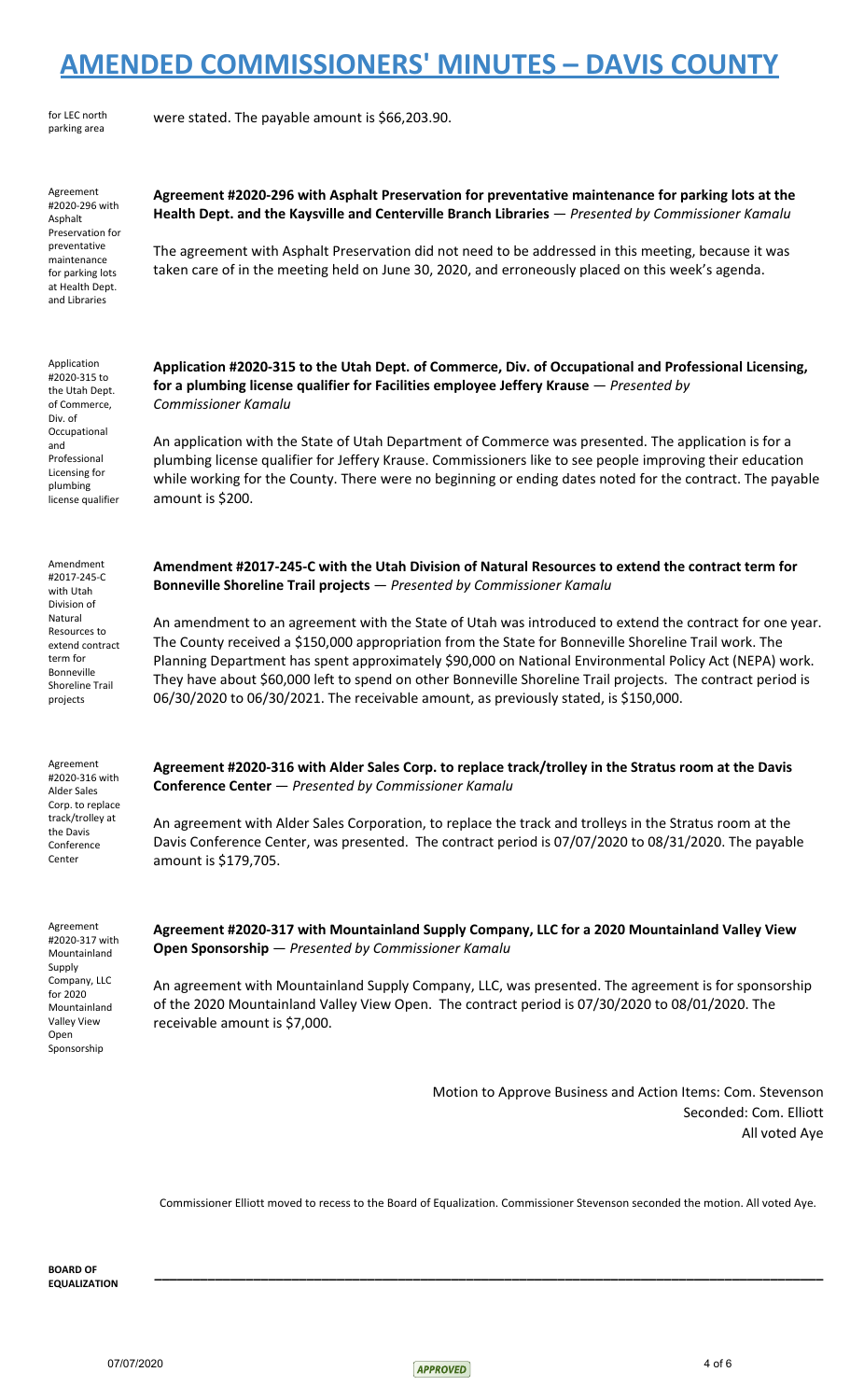| Property Tax<br>Register             | Property Tax Register matters were presented by Curtis Koch, Davis County Clerk/Auditor, as follows:                                                                                                                                                                                                                                                                                                                                                                                                                                                                                                                                                                                        |
|--------------------------------------|---------------------------------------------------------------------------------------------------------------------------------------------------------------------------------------------------------------------------------------------------------------------------------------------------------------------------------------------------------------------------------------------------------------------------------------------------------------------------------------------------------------------------------------------------------------------------------------------------------------------------------------------------------------------------------------------|
|                                      | <b>Auditor's Adjustments</b><br>• Several tax abatements for property that was struck to the County in the 2020 Tax Sale dating back to<br>2015; for two of those properties, taxes are being abated because the County now owns the property and it<br>wouldn't make sense to pay taxes since the property taxes would come to the County<br>• A tax abatement for property that was purchased by a tax-exempt entity<br>• Four Veteran Tax Exemption abatements for the year 2019<br><b>Assessor Adjustments</b><br>• A report of Penalty Waivers Applications totaling \$1,093.66<br>• Assessor-initiated corrections totaling \$142,042                                                 |
|                                      | Motion to Approve: Com. Elliott<br>Seconded: Com. Stevenson<br>All voted Aye                                                                                                                                                                                                                                                                                                                                                                                                                                                                                                                                                                                                                |
|                                      | Commissioner Elliott moved to reconvene the Commission Meeting. Commissioner Stevenson seconded the motion. All voted Aye.                                                                                                                                                                                                                                                                                                                                                                                                                                                                                                                                                                  |
| <b>CONSENT</b><br><b>ITEMS</b>       |                                                                                                                                                                                                                                                                                                                                                                                                                                                                                                                                                                                                                                                                                             |
| <b>Check Registers</b>               | <b>Check Registers</b>                                                                                                                                                                                                                                                                                                                                                                                                                                                                                                                                                                                                                                                                      |
|                                      | Check Registers were approved.                                                                                                                                                                                                                                                                                                                                                                                                                                                                                                                                                                                                                                                              |
|                                      | Motion to Approve: Com. Elliott<br>Seconded: Com. Stevenson<br>All voted Aye                                                                                                                                                                                                                                                                                                                                                                                                                                                                                                                                                                                                                |
| Indigent<br>Hardship<br>Abatement    | <b>Indigent Hardship Register</b><br>A motion was made to hold hearings regarding two Indigent Abatements.                                                                                                                                                                                                                                                                                                                                                                                                                                                                                                                                                                                  |
| Register                             | Motion to Hold Hearings: Com. Elliott<br>Seconded: Com. Stevenson<br>All voted Aye                                                                                                                                                                                                                                                                                                                                                                                                                                                                                                                                                                                                          |
| <b>COMMISSION</b><br><b>COMMENTS</b> |                                                                                                                                                                                                                                                                                                                                                                                                                                                                                                                                                                                                                                                                                             |
|                                      | <b>Commissioner Kamalu</b> commended the team in the Clerk/Auditor's Office for their great effort in<br>conducting the primary election.                                                                                                                                                                                                                                                                                                                                                                                                                                                                                                                                                   |
| Clerk/Auditor<br><b>Curtis Koch</b>  | Clerk/Auditor Curtis Koch reported that the County still has a few ballots to be counted. At this point,<br>they're being received in such small quantities that final numbers will not be released until the canvass<br>because doing so would potentially jeopardize voters having a private ballot. The County is receiving one or<br>two ballots per day coming from overseas and military/UOCAVA [Uniformed and Overseas Citizens<br>Absentee Voting Act] voters.                                                                                                                                                                                                                      |
|                                      | The Clerk/Auditor said the election effort of his staff, led by Chief Deputy Clerk/Auditor Brian McKenzie and<br>Deputy Clerk Manager Shelly Jackson, was fantastic. They put together a drive-through election [in<br>response to the COVID-19 pandemic] at the Legacy Events Center and about 900 citizens were served in the<br>drive-through. Thousands of voters took advantage of the drive-and-drop option to cast ballots, that they<br>had received in the mail, without having to leave their car. Everything was done to make it as efficient as<br>possible, so the County didn't have lines. Two weeks from today, the canvass will be ready for the<br>Commission to approve. |
|                                      | Commissioner Kamalu observed that the weather was inclement early on Election Day, but voters had the<br>ability to drive through the Legacy Events Center, which opens on its south and north ends, so they did not                                                                                                                                                                                                                                                                                                                                                                                                                                                                        |



even get wet. She also noticed very clear signage at the Administration Building redirecting voters to the